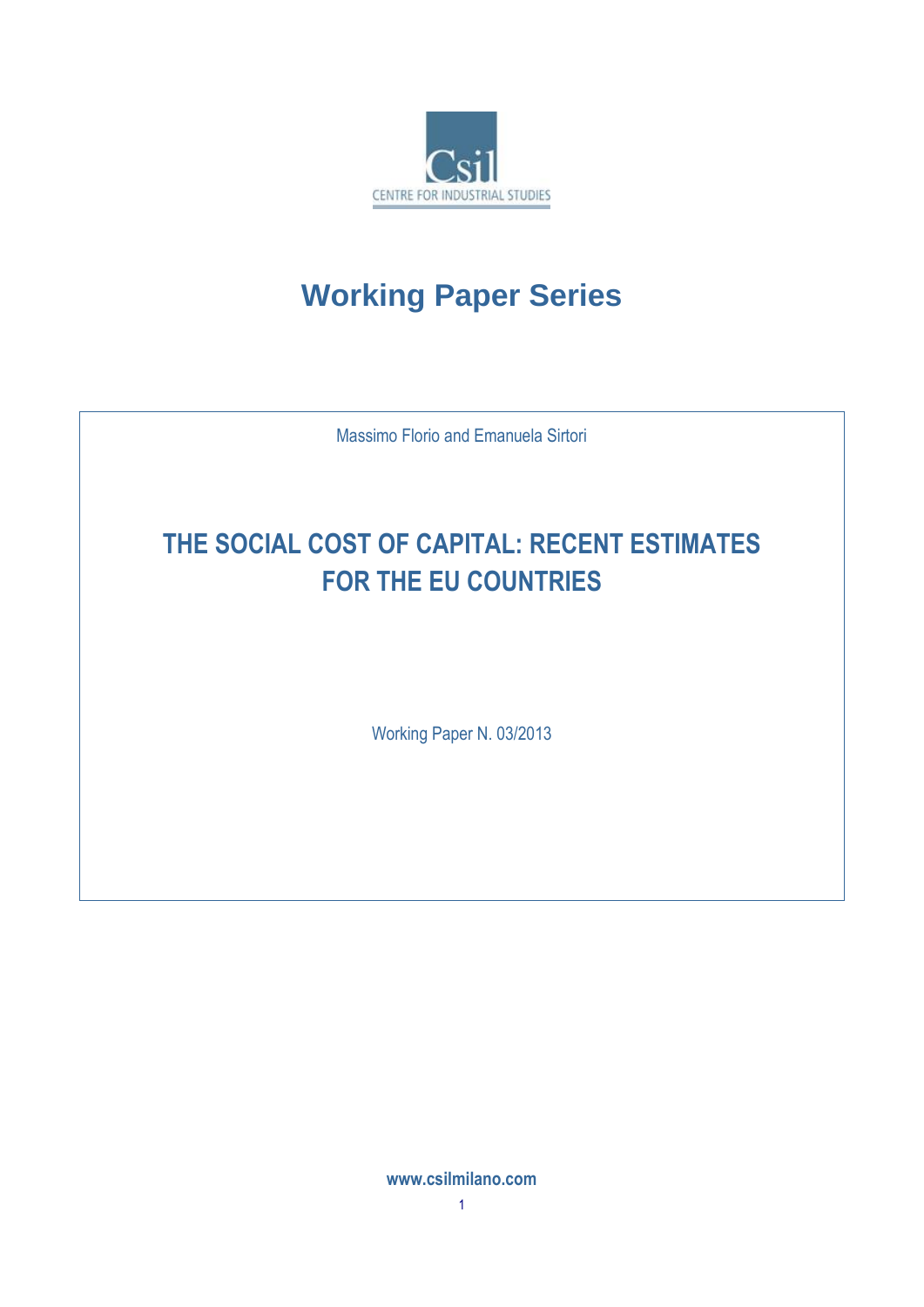### **THE SOCIAL COST OF CAPITAL: RECENT ESTIMATES FOR THE EU COUNTRIES<sup>1</sup>**

Massimo Florio\*° and Emanuela Sirtori\*

CSIL, Centre for Industrial Studies (Milan)

University of Milan

#### **Abstract**

Discounting enables to express future monetary or socio-economic effects in terms of present values when inter-temporal decisions are to be taken. In the context of the cost-benefit analysis, this allows for directly comparing net benefits expressed in terms of their net present values, and, subsequently, for aggregating them to obtain a single measure of the project value (the net present value). This paper deals with the social discount rate used to discount economic flows and estimate the investment's economic profitability indicators. It discusses the two most popular approaches for estimating the social discount rate, namely the social rate of return on private investment and the social rate of time preference, as well as the important implications on present and future generations deriving from using one discount rate instead of another. An overview of the social discount rates applied in several countries worldwide is provided and country-specific social discount rates for some EU Member States are empirically estimated using the social rate of time preference approach.

**JEL codes**: D61, D63, D91, H43

**Keywords**: Social discount rate, cost-benefit analysis, project evaluation

**This version**: September 2013

.

<sup>&</sup>lt;sup>1</sup> A more advanced version of this working paper will be published in Florio (2014) "Applied Welfare Economics – Cost-Benefit Analysis of Projects and Policies", London: Routledge, forthcoming [\(http://www.routledge.com/books/details/9780415858311/\).](http://www.routledge.com/books/details/9780415858311/)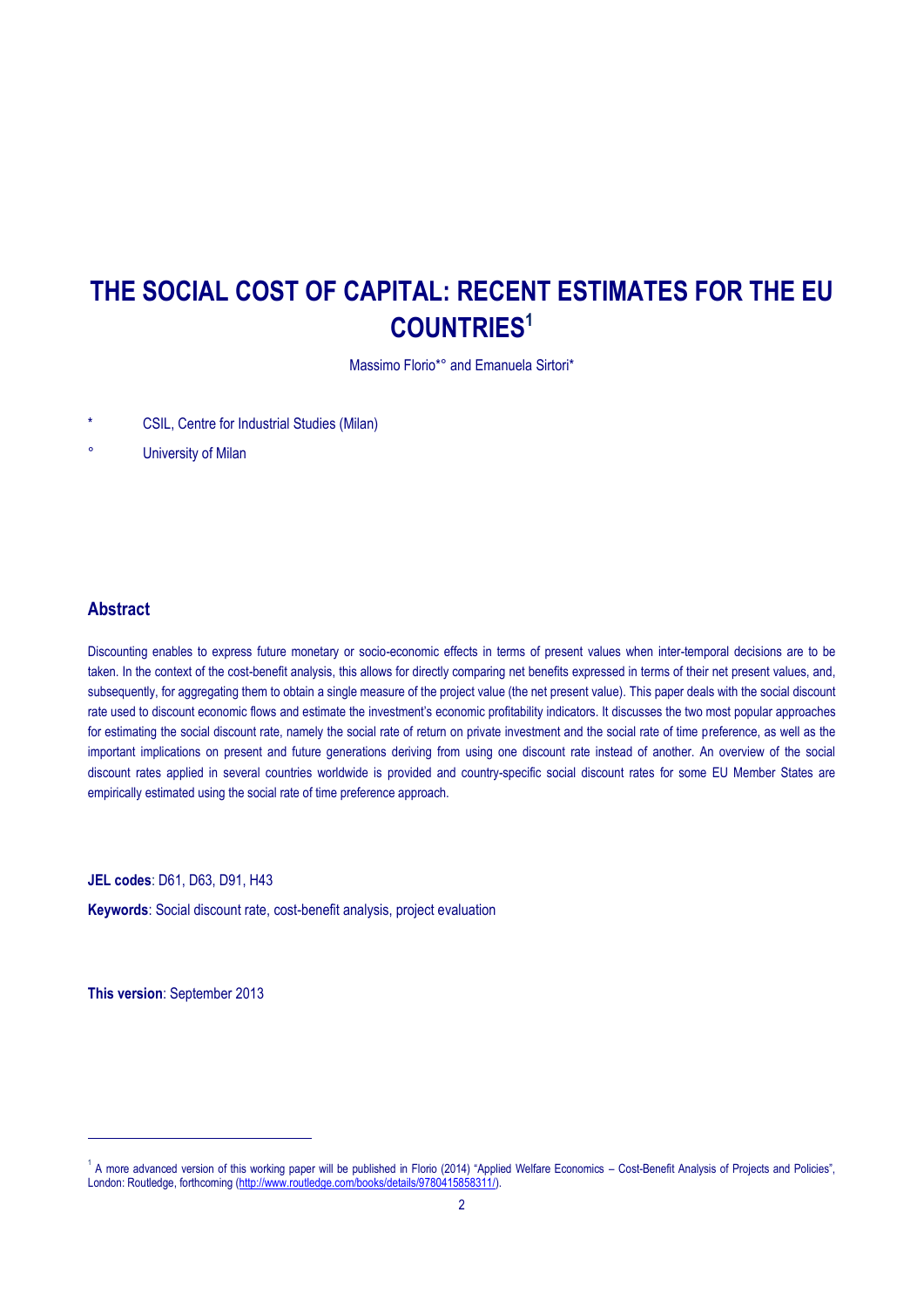### **1. Introduction**

In the framework of cost-benefit analysis, positive financial and economic flows are compared against the negative ones in order to assess the investment's net impact on social welfare. The fact that flows take place in different periods of time determines an aggregation issue: can the net cash flow at time *t* be summed to the net cash flow at time *t+1*? Even when constant prices are used, so as to exclude an inflationary effect, the utility of spending or obtaining one euro today is higher than one euro tomorrow, as pointed out in the literature<sup>2</sup> and derived from empirical observations.

The first reason why future flows need to be discounted is that the employment of resources has an opportunity cost, meaning that resources committed to a project could be employed in another return-generating investment. Thus, to induce investment, the expected return from the investment should be at least as high as the opportunity cost of funding. The second reason for discounting future costs and benefits is that consumers generally prefer to receive the same amount of goods and services sooner rather than later. This happens both because individuals expect an increasing level of consumption over time, thus, in the future, marginal utility of consumption decreases, and because individuals have a pure time preference, due to impatience, myopia and the risk of not being alive in the future. Available experimental evidence from both economics and psychology supports this view.<sup>3</sup>

Among the first formalizations of discounting in economics, Samuelson (1937) suggested a discounted utility function based on the idea that, during any period of time, an individual maximises the sum of his/her future utilities and, therefore, has to discount future utilities in order to reduce them to comparable magnitudes to today's. The individual discount rate, in this context, coincides with the concept of a pure rate of time preference, which is generally positive, due, as mentioned, to the impatience of individuals and the preference of immediate over future consumption. When the perspective moves from individuals to policy makers, a discount rate other than the individuals' pure rate of time preference should be used. Caplin and Leahy (2001) state that the social discount rate should be lower than the private one, although still positive, given that benevolent policy makers should be more patient than private agents and should attach greater value to the utility of future generations.

This paper deals with the social discount rate (SDR), i.e. the rate applying to future economic inflows and outflows in order to decrease (or discount) their value over time and, in this way, directly comparing net benefits expressed in terms of their net present values, and, subsequently, for aggregating them to obtain a dingle measure of the project value (the net present value). The paper's objective is to show how the rate might differ across countries when different theoretical foundations for SDR estimation are adopted and country-specific socio-economic features are taken into account.

The paper is structured as follows. After this introduction, section 2 describes the two main approaches used in the theoretical and empirical literature when estimating the SDR, namely the social rate of return on investment approach, and the social rate of time preference approach; section 3 then shows existing empirical estimates of the SDR in different countries, while recent estimates of the SDR for a number of European countries are computed in section 4, by adopting the social rate of time preference approach. Finally, section 5 concludes with some implications on present and future generations deriving from using one discount rate instead of another.

.

 $2^{2}$  See, among others, Arrow and Lind (1970), Arrow et al (1996) and Frederick et al (2002).

 $^3$  The philosopher Derek Parfit provided an argument for such consumption impatience, by stating that an individual is aware that its own identity changes over time. Consequently, the individual would perceive its future identities, which are different from the current one, as district persons from himself. This logic would justify the fact of giving less weights to utilities of these other selves (Parfit 1971).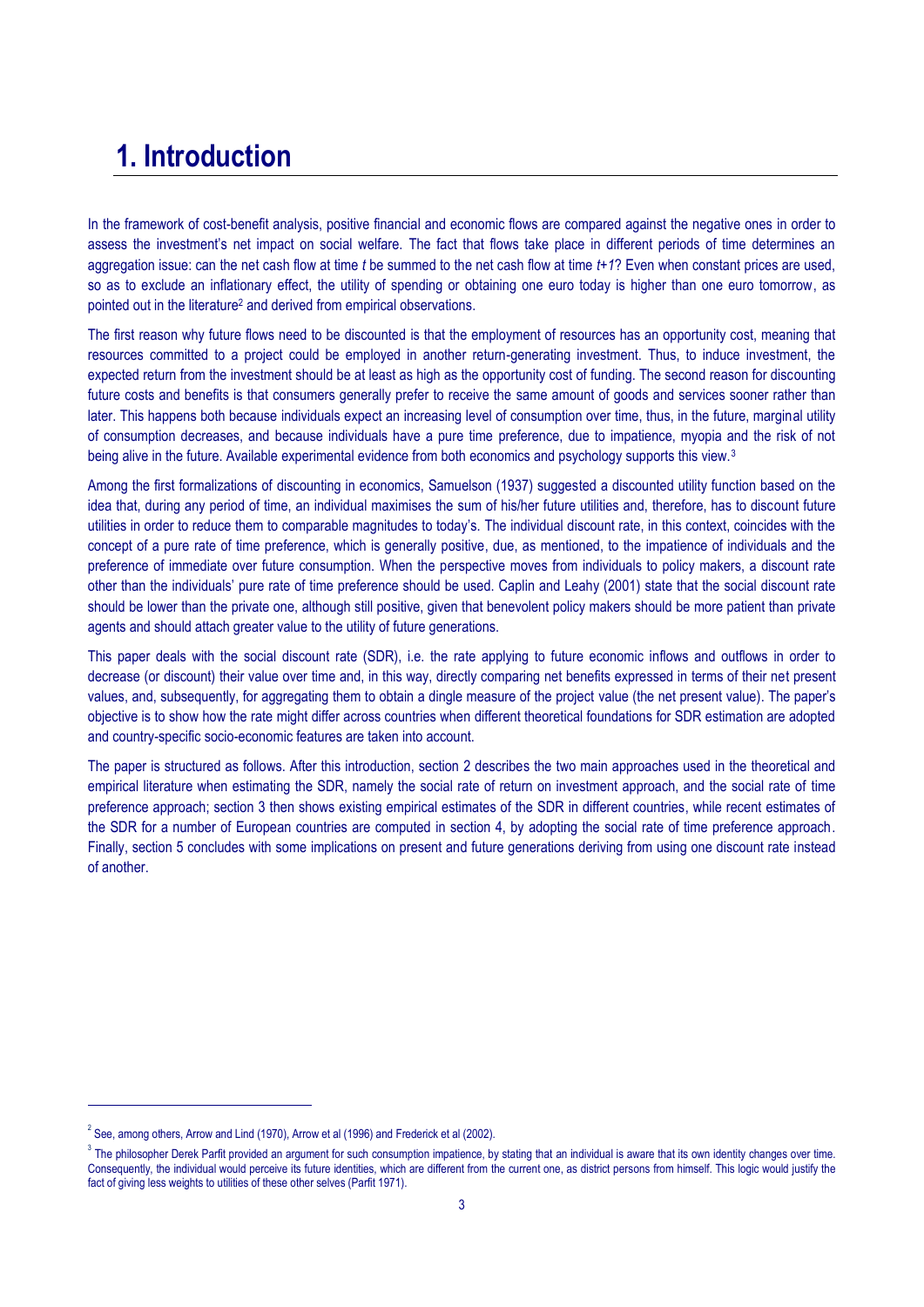## **2. Main approaches to estimate the social discount rate**

Discounting can be defined as the process that enables to express future monetary or socio-economic effects in terms of present values when inter-temporal decisions are to be taken. It is both deliberately used by policy-makers, economists or financial analysts and unconsciously by every individual whenever the time-horizon of an investment decision exceeds a single period. The social discount rate (SDR) to be used in the economic analysis is the opportunity cost of capital for the whole society. Drèze and Stern (1987) define it as the rate of fall in the marginal social value of the numéraire against which goods are valued and it is used to convert shadow values in different years into common units this year or present values.

Like for the other shadow prices, the value of the SDR in principle depends upon the source of adjustments elsewhere in the economy needed to allow the investment. These adjustments may be decreased investments in other sectors and/or increased savings (hence less consumption). The relevant opportunity cost of capital in the former case is the rate of return of an alternative private investment.<sup>4</sup> In the latter case – i.e. when the adjustment in the economy determined by the allocation of public capital is in terms of increased saving – the opportunity cost of capital is the consumption rate of interest, measuring the subjective value of present versus future consumption to the individual.

However, other methods exist and could be used for inter-temporal discounting, although they are more rarely applied in the practice. Among these, the weighted average method and the shadow price of capital approach can be mentioned. The former consists of a weighted average of the investment rate of return and the net return to savers, to keep into account that public spending may have both a crowding out effect on private investment and a displacement effect of private consumption. The latter implies to convert investment flows into 'consumption equivalent's using the shadow price of capital and discount them at the social rate of time preference. This is intended to correct for the distortions in private investment returns which are referred to the fact that while consumption provides an immediate benefit, investment generates a stream of benefits that occur in future periods.<sup>5</sup>

In a perfectly competitive economy and under equilibrium these rates coincide between them and with the financial market interest rate. However, this does not apply in the practice, since capital markets are in fact distorted by taxation, capital rationing, information asymmetries and other market failures. In what follows, the two most popular approaches proposed in the literature and used to estimate the SDR are presented more in detail: these are the social rate of return on private investment and the social rate of time preference.

### **2.1 The social rate of return on private investments**

A traditional approach suggests that public investment displaces private investment and, for this reason, the SDR should reflect the marginal social opportunity cost of the latter. The rationale is simply that private investment generates future income, and then valuable consumption in the future. This leads to a SDR equal to the marginal social opportunity cost of funds in the private sector. In other terms, according to this approach, the returns from the public investment should be at least as big as the one which could be obtained from a private investment. If this was not the case, there would be an inefficient allocation of resources and welfare could be increased by reallocation of funds, away from public to private investments.

Boardman et al (2006) argue that probably the best proxy for the marginal rate of return on private investment is the real before-tax rate of return on corporate bonds. The reason why one should look at the marginal, not the average return on private investment is because of diminishing returns of scale of project portfolios, which imply that rational investors conclude the most profitable deals first, so that returns are decreasing in the number of projects.

As mentioned by many economists (Boardman et al 2006, Barrett et al 1999, Arrow and Lind 1997), the SRRI approach tends to be biased toward high estimates of the SDR. First of all, externalities, monopoly, rationing, incomplete information and other market failures distort private investment returns and may generate private investment returns higher than the social ones. Second, the observed private return on investments usually includes a risk premium. This is however not to be included in the SDR because the

.

 $<sup>4</sup>$  This perspective is also adopted to estimate the financial discount rate.</sup>

 $<sup>5</sup>$  A more in-depth discussion on the weighted average approach and the shadow price of capital method is in Florio (2014).</sup>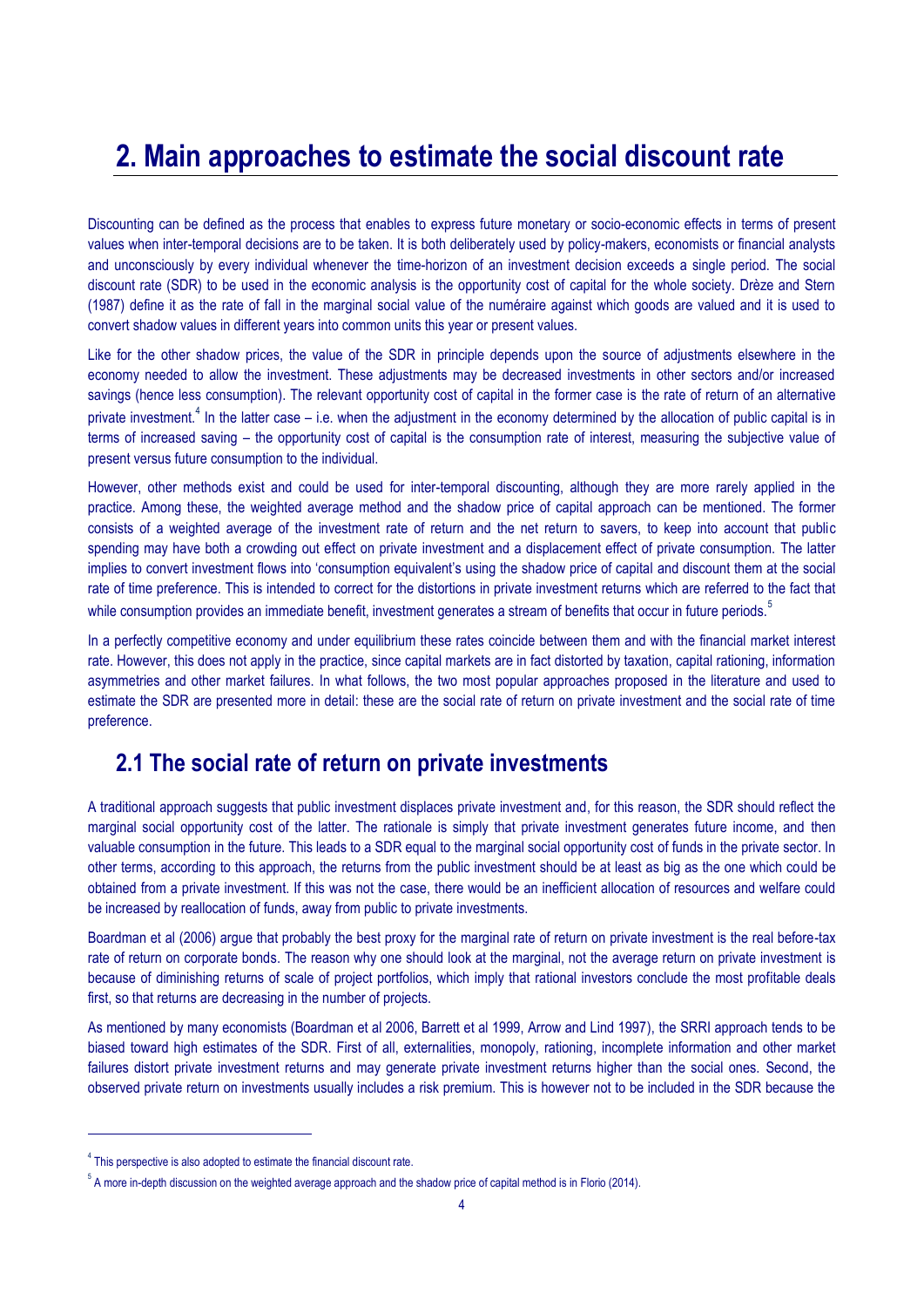society as a whole, or the government, has a much larger portfolio than any private investor has and consequently is able to exploit risk pooling.

By being typically based on observed returns in the private financial markets, one additional concern about the empirical estimation of the SRRI is market volatility and the role of persisting asset bubbles (the recent global crisis started around 2008 is a clear reminder of this recurrent fact). Average of long time series stock exchange returns may correct this bias, but overall the results will be higher than the returns to consumers under the social time preference approach.

As noted by Dasgupta, Marglin and Sen (1972), the marginal opportunity cost of capital could be used to estimate the SDR only when the total amount of capital available for investment in the economy is fixed. Such a context would justify the assumption that one euro of public investment displaces one euro of private investment. Yet, when the amount of capital is not fixed and agents satisfy, at least partially, the capital needed for financing public projects by postponing their current consumption, then the return required by consumers is less than the marginal rate of return on private investment. This would lead to a social discount rate that is lower than the marginal opportunity cost of capital for the economy. When consumption is postponed, a better estimate for the SDR is provided by the social rate of time preference approach.

### **2.2 The social rate of time preference**

The social rate of time preference is the rate at which the society is willing to postpone a unit of current consumption in exchange of more future consumption. The logic of this approach is that the government should consider the welfare of both current and future generations and solve an optimal planning program based on individual preferences for consumption, and additional parameters.

In practice, the best return that people can earn in exchange of postponing consumption is the real after-tax return on saving, which provides a potential way to estimate the SRTP (Boardman et al 2006). In this case, a possible candidate for estimating the social marginal rate of time preference is to look at the return to holding government bonds, or other low-risk marketable securities. Yet, different criticisms can be raised concerning this method. The most important one is that it is not obvious how to aggregate different individual marginal rates of time preferences into a single social marginal rate of time preference. Actually, individuals have different saving and borrowing preferences, to which different return rates are attached: because consumer borrowing rates exceed saving rates and because reducing the debt is a not taxed operations, the result is that consumers who save by reducing their debt earn a higher real after tax return than other savers.

Another way to estimate the SRTP is based on a formula obtained from the Ramsey growth model (1928). It is the following:

#### $S R T P = p + e \cdot g$

-

where  $p$  is the pure time preference,  $e$  is the elasticity of marginal utility of consumption, i.e. the percentage change in individuals' marginal utility corresponding to each percentage change in consumption;  $g$  is the expected growth rate of per capita consumption or other welfare-related variable (e.g. income).<sup>6</sup> As highlighted by Potts (2002), the two components of this formula – the one related to time preference and the other related to consumption growth – reflect the two possible reasons why future consumption may have a lower value than in the present. First, because of uncertainty about the future which leads to preferring present income; second, because of the probability of people to become richer in the future: if per capita consumption is growing, then the value of additional consumption in each year in the future is declining at a rate related to the rate of growth of per capita consumption and the elasticity of diminishing marginal utility of consumption.

Each term of the formula is discussed more in detail here below.

The pure time preference term, in turn, can be decomposed into two terms, one related to individuals' impatience and myopia and the other one related to the risk of death or human race extinction. As already mentioned with reference to the private discount rate, impatience refers to the observation that individuals favour present over future consumption and it is reflected in a positive value of *p*.

The other component of the rate of pure time preference, the risk of death, is often simply taken as the ratio of total deaths to total population (Pearce and Ulph, 1995). It is important to stress that the risk of death from a societal perspective is, however, not the same as the risk of death of an individual. Actually, the latter can be expected to be much higher than the one for a generation as a whole. This is due to the fact that it would take a global catastrophe to extinguish all human life, whose probability to occur is obviously much less than the probability of dying of a single human person.

 $^6$  As stressed by Spackman (2007) and Kula (2012). See in Feldstein (1965) more details on the algebra of this equation.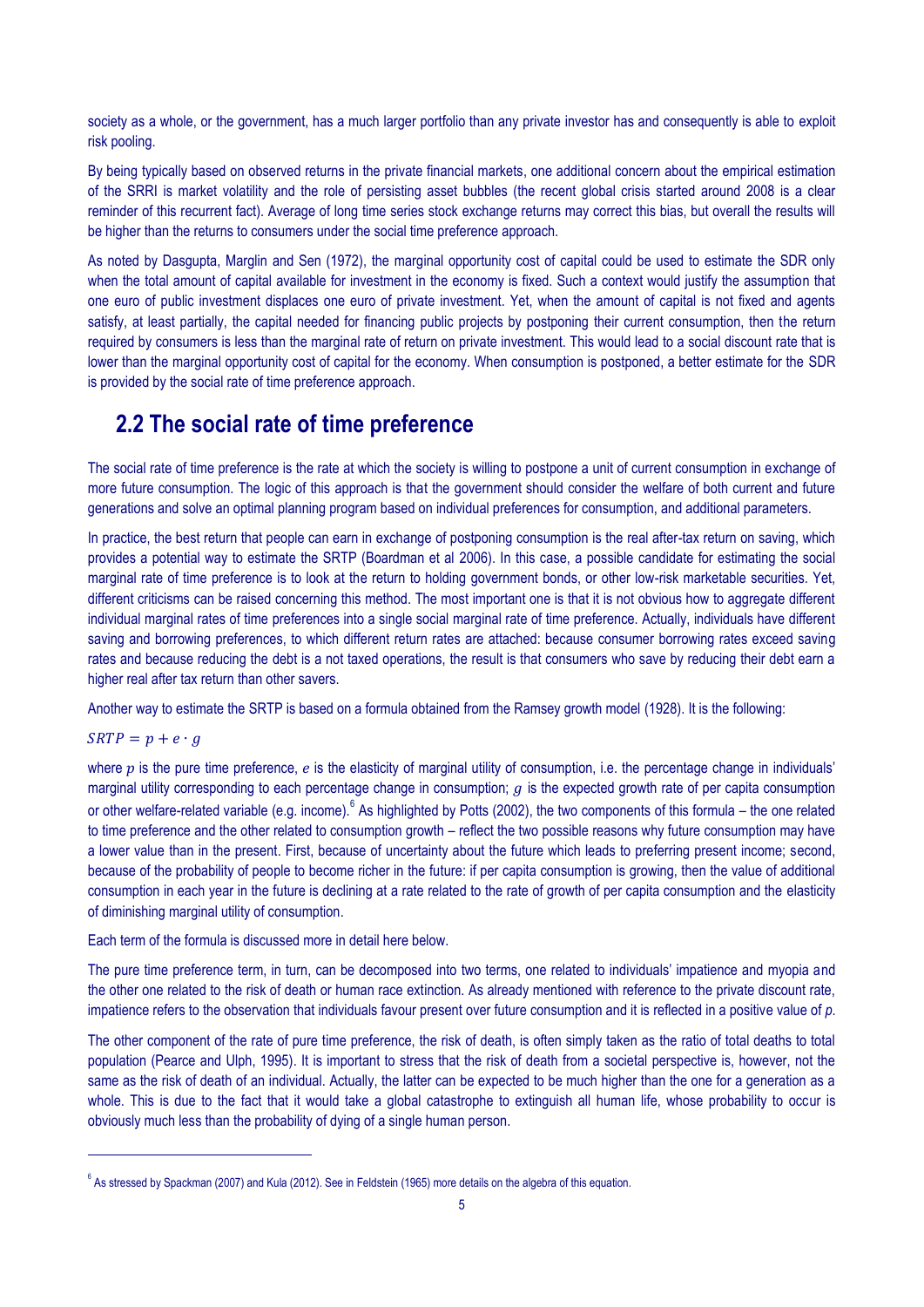The elasticity of the marginal utility with respect to consumption captures dynamics of consumption over time. Suppose that the economy is growing, outside the steady state; then per-capita consumption grows. In the future, the representative consumer is richer. How does this income effect enter in social preferences for time? The elasticity parameter captures the fact that if tomorrow the representative consumer is a bit richer, marginal utility of consumption is decreasing over time. The impact of future consumption should be translated in that by its marginal effect. One is the neutral value of the parameter: for this society a future increase in consumption by one euro adds exactly one euro to social welfare. If instead  $e < 1$ , consumers attach a lower utility to marginal increase of consumption, while if  $e > 1$ , when consumption increases by one unity, social welfare increases more than one. And, as already mentioned, the poorer consumers are now, the more interested they are in present consumption growth: thus, for relatively less developed countries, the elasticity parameter will tend to be larger than one.

This parameter can be viewed either from an individual's or social perspective. While, from the former one, the elasticity indicates how an individual would like to allocate consumption over time, from the latter, it reflects how consumption should be transferred across different generations. Here, e can be seen as a planning parameter for the social planner in that it reveals his preference for income inequality aversion.

The last component of the Ramsey equation is the expected rate of growth in real per-capita consumption. Pearce and Ulph (1995) propose to use very long-run growth rates of real per capita consumption to estimate future growth. This method allows to solve two problems that may occur if  $q$  is assessed based on actual growth data of the very recent past. First, if individuals were to substitute leisure for consumption, recent data may lead to an understatement of  $g$ . Second, if real per capita consumption failed to reflect eventual rising social costs arising from consumption,  $q$  might be overestimated.

As to the point of view of inter-generational equity, this means that if future generations are expected to be wealthier that the ones of today, and thus if consumption rises over time, this would result in an increase of the discount rate in order to shift the priority to the poorer current generation.

To conclude this analysis, the SRTP allows the government to consider the welfare of future and current generations simultaneously and to determine the optimal planning program, based on individual preferences for consumption and additional parameters. The problem with this approach, which makes empirical estimation of the SDR difficult, is that  $e$  and  $p$  are essentially value judgments.

It is important to mention that some authors regard zero as the only ethically defensible value for the social rate of time preference (e.g. Ramsey 1928, Pigou 1932 and Broome 1992), stating that, from a utilitarian and impartial point view, good at one time cannot be different from a good at another. A positive value would signify that future generations are made worse off only due to the fact they are born at a later point in time, which would be unacceptable from the point of view of society as a whole.

However, most welfare economics literature based on empirical evidence agrees that a modest rate of time preference is justified and more realistic. Moreover, a practical implications of using a zero discount rate, as highlighted by Pearce et al (2003), would be that in the presence of positive interest rates the current generation would have greater incentive to save and invest, given that the value of future consumption will be higher. These future benefits would then always outweigh the current costs of foregone consumption and would consequently result in the impoverishment of the current generation. This would be true for every generation still to come, which would sacrifice its own consumption for the benefit of the next one. This argument gives an ethical reason for the adoption of a positive rate of pure time preference.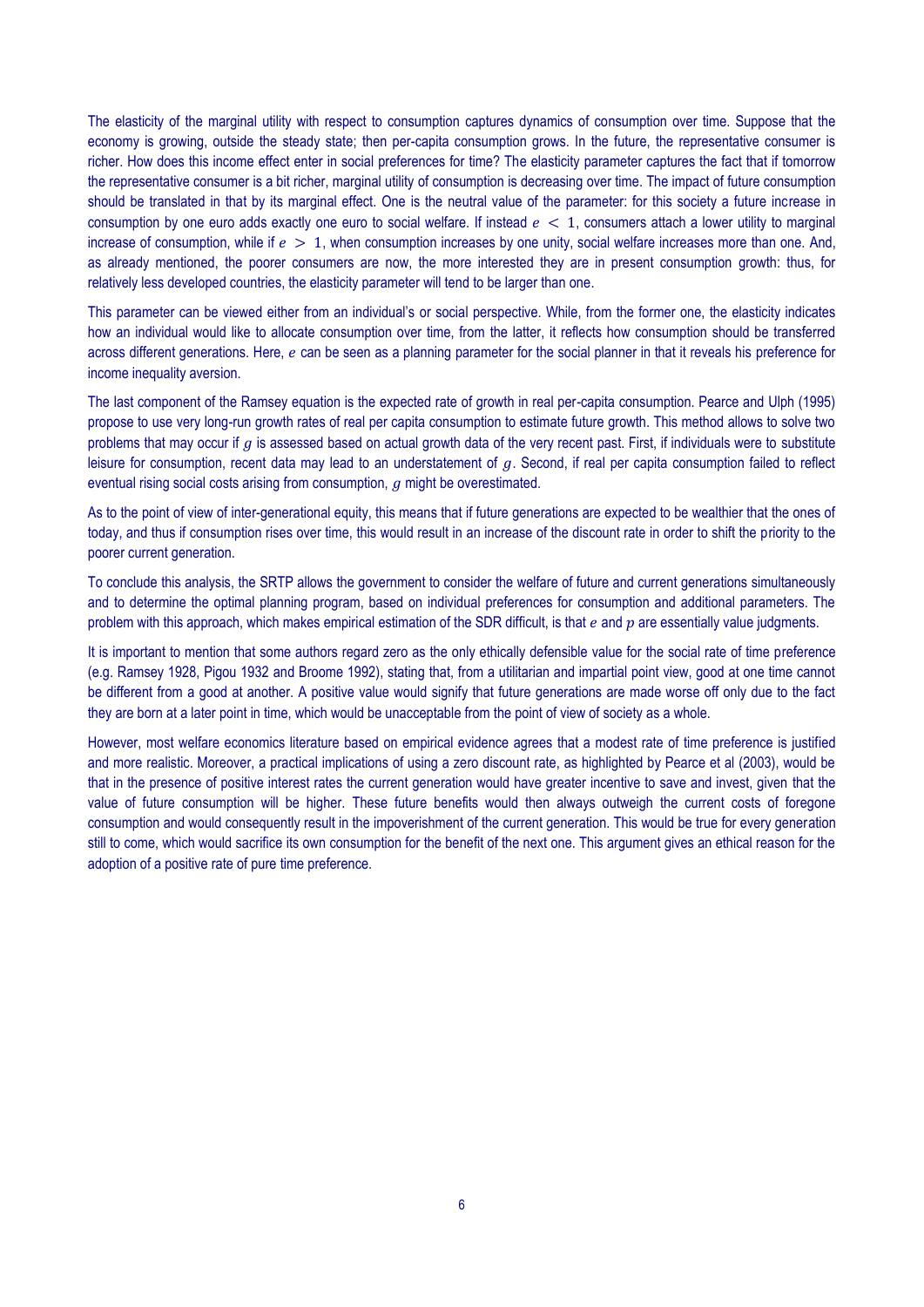## **3. Empirical estimates of the social discount rate**

Significant variations in social discount rates adopted by governments exist across the world, with developing countries generally applying higher rates (around 8-15 per cent) than developed countries (3-7 per cent). The actual value of the SDR adopted by different countries or institutions depends, first of all, on the estimation method used and, secondarily, on the specific underlying parameters, reflecting different perceptions of the social opportunity cost of public funds and different intergenerational ethical values.

In this section, a number of real-world examples of estimation of the social discount rate are provided. Table 1 synthetically presents the social discount rates currently used in selected countries worldwide, computed either as SRRI or SRTP. This gives an overview of the variance of SDR.

| <b>Theoretical</b> | <b>Country</b>                        | Social discount rate (real)<br><b>Source</b>                                                                                                                                            |                                                                                                                             |  |
|--------------------|---------------------------------------|-----------------------------------------------------------------------------------------------------------------------------------------------------------------------------------------|-----------------------------------------------------------------------------------------------------------------------------|--|
| foundation         |                                       |                                                                                                                                                                                         |                                                                                                                             |  |
| <b>SRRI</b>        | Australia                             | 8%, with sensitivity test over the<br>range 3-10%                                                                                                                                       | Harrison 2010                                                                                                               |  |
|                    | Canada                                | 8%, with sensitivity test over the<br>range 3-10%                                                                                                                                       | Guidelines of the Treasury Board<br>Secretary (2007) cited by<br>Boardman et al (2010)                                      |  |
|                    | India                                 | 12%                                                                                                                                                                                     | Zhuang et al (2007)                                                                                                         |  |
|                    | Ireland                               | $5\%$                                                                                                                                                                                   | Florio (2006)                                                                                                               |  |
|                    | Netherland                            | $4\%$                                                                                                                                                                                   | Florio (2006)                                                                                                               |  |
|                    | Pakistan                              | 12%                                                                                                                                                                                     | Zhuang et al (2007)                                                                                                         |  |
|                    | Philippines                           | 15%                                                                                                                                                                                     | Zhuang et al (2007)                                                                                                         |  |
|                    | USA (Office Management and<br>Budget) | $7\%$                                                                                                                                                                                   | Zhuang et al (2007)                                                                                                         |  |
| <b>SRTP</b>        | France                                | 4% (declining after 30 years)                                                                                                                                                           | Quinet (2007).                                                                                                              |  |
|                    | Germany                               | $3\%$                                                                                                                                                                                   | Florio (2006)                                                                                                               |  |
|                    | Italy                                 | $5\%$                                                                                                                                                                                   | Florio (2006)                                                                                                               |  |
|                    | Malta                                 | 5.5%                                                                                                                                                                                    | Planning and Priorities Co-<br>ordination Division (2013),<br>following the European<br>Commission DG Regio Guide<br>(2008) |  |
|                    | New Zealand                           | 10%                                                                                                                                                                                     | Zhuang et al (2007)                                                                                                         |  |
|                    | Portugal                              | $4\%$                                                                                                                                                                                   | Florio (2006)                                                                                                               |  |
|                    | Slovak Republic                       | $5\%$                                                                                                                                                                                   | Hepburn (2007)                                                                                                              |  |
|                    | Spain                                 | For transport: 6%<br>For water: 4%                                                                                                                                                      | Florio (2006)                                                                                                               |  |
|                    | United Kingdom                        | 3.5% (declining after 30 years)                                                                                                                                                         | HM Treasury (2003)                                                                                                          |  |
|                    | USA (Environmental                    | Intra-generational discounting: 2-                                                                                                                                                      | Zhuang et al (2007)                                                                                                         |  |
|                    | protection Agency)                    | 3% with sensitivity test over the<br>range 2-3%.<br>Inter-generational discounting:<br>undiscounted cost and benefit<br>streams, with sensitivity test over<br>the range of $0.5-3\%$ . |                                                                                                                             |  |
|                    |                                       |                                                                                                                                                                                         |                                                                                                                             |  |

#### **Table 1: Social discount rates adopted in selected countries**

Source: Adapted from different sources

In the 1970s and 1980s the prescribed rates in the USA for most governmental agencies was 10 per cent. This rate was intended to approximate the opportunity cost of capital, measured as the real, marginal, before-tax rate of return on private investment. In 1996, the Office of Management and Budget has revised this rate downward to 7 per cent, still considering the marginal rate of return on private investment as a proxy of social discount rate. However, in the case of environmental projects, a lower SDR applies: this rate,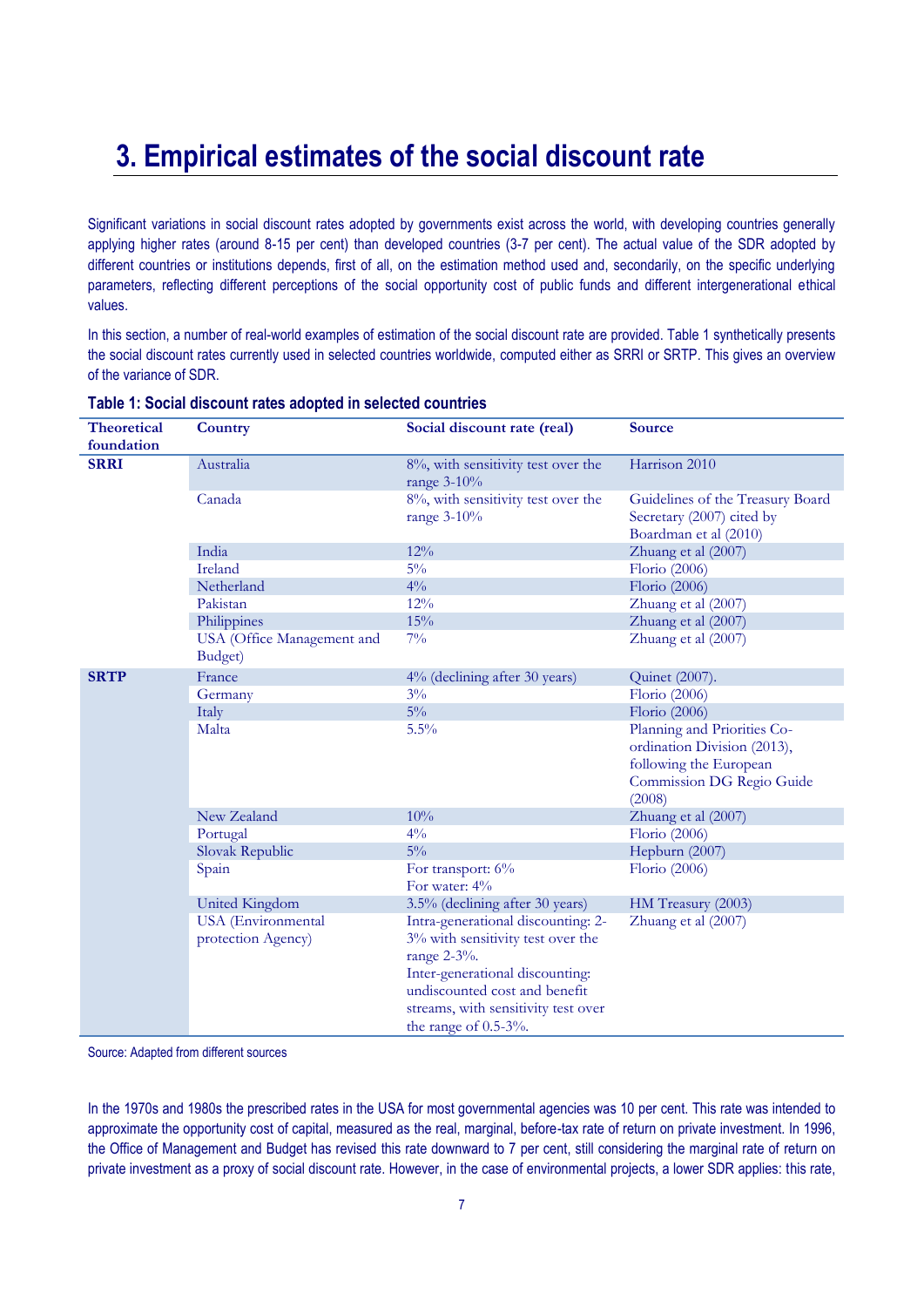amounting to approximately 2-3 per cent, is recommended by the USA Environmental Protection Agency, and its estimation has been based on the SRTP approach.<sup>7</sup>

In the United Kingdom, the guidelines for investment appraisal by departments and executive agencies are given in the Green Book, published by the HM Treasury in 2003. Until the early 1980s the Ministry of Finance used the SRRI approach resulting in a value of 10 per cent real in 1969, which subsequently declined to around 5 per cent real in 1978. In 1989 both the time preference and the cost of capital were derived with the outcome of a range of 4 per cent-6 per cent. A social discount rate of 6 per cent was chosen. Following the decision in 2003 of adopting the social rate of time preference approach (SRTP), the social discount rate has been revised and reduced to 3.5 per cent for projects with a time horizon of less than 30 years. In particular, with reference to the Ramsey formula for the SRTP, the HM Treasury indicates that the pure time preference and the catastrophe risk give a value of around 1.5 per cent per year. The growth per capita in the UK over the period 1950-1998 is on average 2.1 per cent. The annual rate  $(q)$  is therefore set on 2 per cent per year. The two rates are applied to the social rate of time preference formula, with en elasticity value of 1, which gives a real discount rate of 3.5 per cent.

The Green Book suggests that for projects with very long impacts, i.e. beyond 30 years, a declining schedule of discount rates should be used rather than the standard discount rate (see Figure 1). The main rationale for declining long-term discount rates results from increasing uncertainty about the future. Actually, there is some theoretical and empirical support<sup>8</sup> to the view that, in facing the decision between a small reward soon or larger reward later, individuals would apply a lower discount rate in the long run. This could be because of uncertain future interest rates and inability of current market rates of interest or marginal rates of time preferences to reflect the preference of future generations.<sup>9</sup>



#### **Figure 1: Declining long term discount rate in the UK**

Source: Authors based on HM Treasury (2003)

.

In Germany the Federal Finance Ministry offers guidance on appraisal and evaluation of public investment projects. An intertemporal model has been constructed at the end of the 1980s to compute the social discount rate. The foundation of this model is a utilitarian welfare function, where the welfare is the sum of the utility over time, discounted with the pure time preference. The empirical quantification of the parameters of this model had an outcome of a social discount rate of 4 per cent real (the average interest rate on public bond over the last 40 years is slightly higher than 3 per cent). The German government lowered its SDR from 4 per cent real in 1999 to 3 per cent real in 2004.

In France a real discount rate has been set up by committees of experts, generally under guidance of the *Commissariat Général du Plan*, since 1960. The social discount rate was determined by the analysis of the marginal return of industrial capital and amounted

 $^7$  Zerbe Jr. et al (2002) examine various discount rates used by the USA governmental agencies and point out how little federal government agencies are consistent among themselves.

 $^8$  Ainsle and Handel 1983, Laibson 1997, Newell and Pizer 2004, Weitzman 2001 and Gollier 2002a and 2002b

<sup>&</sup>lt;sup>9</sup> Declining social discount rates are particularly important for intergenerational discounting, for example when assessing certain environmental projects whose benefits occur in the very long term (reforestation, measures to mitigate global warning, actions to preserve biodiversity, etc.).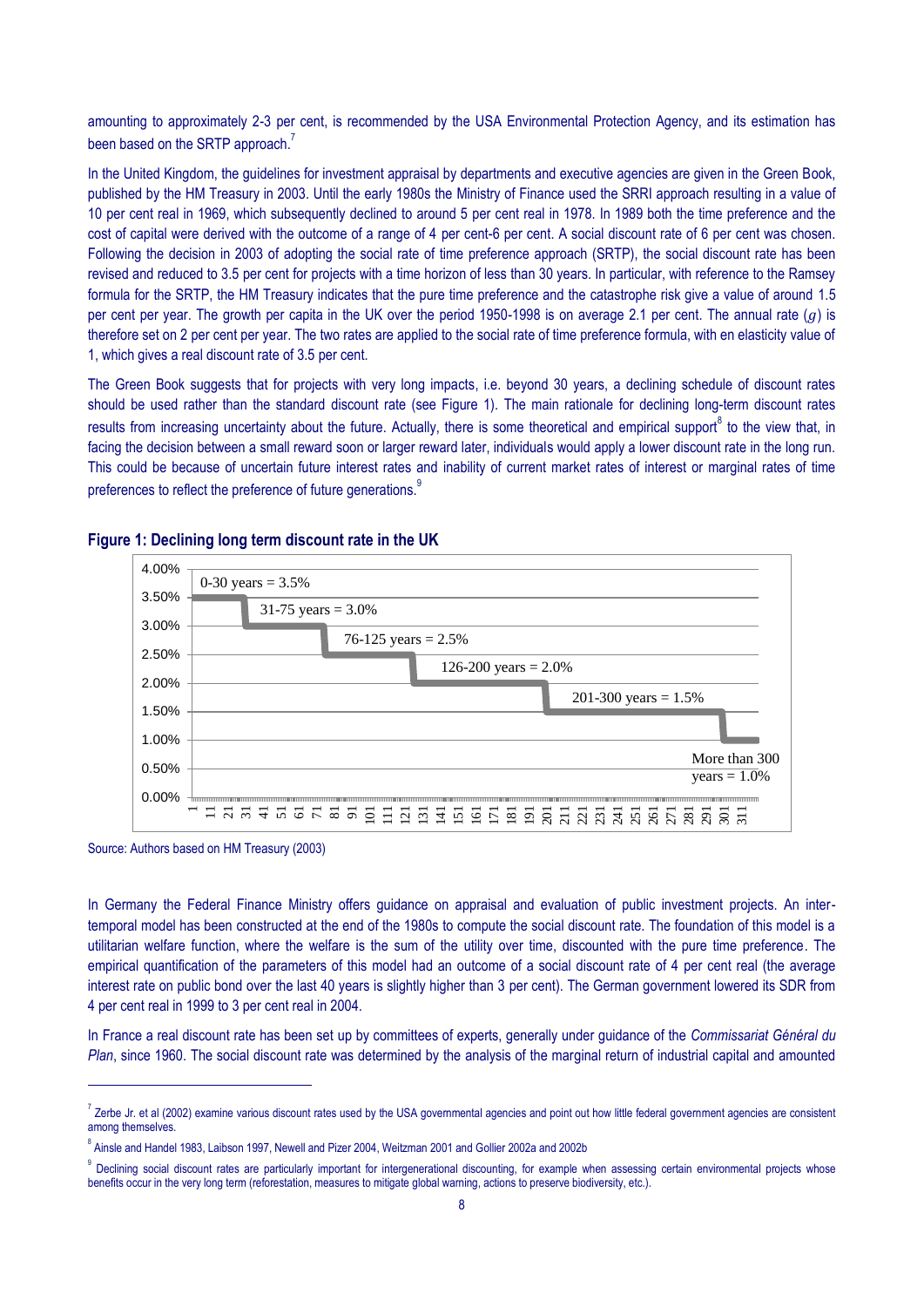to 9 per cent in the seventh Plan, then reduced to 8 per cent real in 1985 (ninth Plan). More recently (2005) the *Commissariat Général du Plan*, on request of the government, has re-evaluated the social discount rate, and adopted the SRTP, with a result of 4 per cent real.

The differences existing between the social discount rates in European countries would produce varying estimates of the net present value of a given project. For this reason, the European Commission, in its 'Guide to Cost Benefit Analysis of Investment Projects' (2008) provides a reference social discount rate for investment projects receiving EU capital funds.<sup>10</sup> Based on long-term economic growth and pure time-preference rates, the Commission proposes the following indicative benchmarks for the social discount rate: 5.5 per cent for the Cohesion countries eligible to Cohesion Fund and 3.5 per cent for the others. Florio (2006) explains that, while in principle the SDR may be region/country-specific, only two macro regions should be considered for the determination of the SDR of projects eligible under the EU Cohesion Fund and the European Regional Development Fund, i.e. the Competitiveness and Convergence objective regions. The rationale for using different discount rates lies in the different growth rate of EU members, with average growth rates of Cohesion countries being twice as great as in the rest of the European Union during the 2000-2005 period.

-

 $10<sup>10</sup>$  A revised Guide is currently under preparation and is expected to be issued in 2014.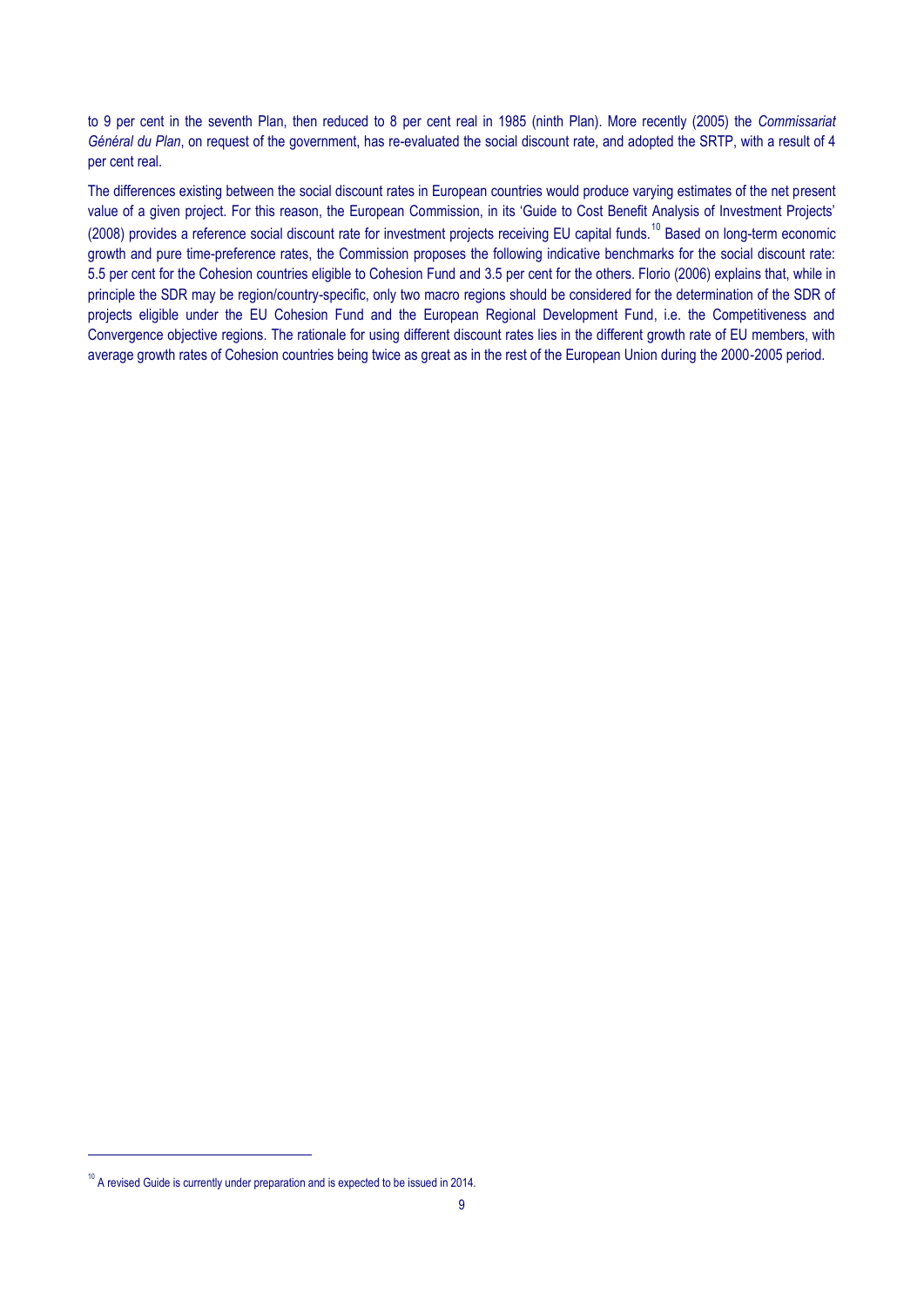### **4. An example of SRTP estimation**

In this section a coherent methodology to estimate the SDR of a sample of European countries is provided. The SRTP approach, in particular, has been applied. The reasons why the SRTP has been selected, instead of the SRRI, are manifold and they mostly refer to the weaknesses of the SRRI approach mentioned above (see section 2.1). Additionally, the SRTP is the most widely used in developed countries, especially in the European Union, as shown in Table 1. It is also the reference approach considered by the European Commission-DG REGIO in its Guide to CBA of investment projects and used by all EU Member States when applying for Structural Funds' co-financing. Finally, in line with Lind (1990) who stresses that the growth of international financial markets and capital mobility makes in fact the impact of public investment on private investment minimal, we consider the social time preference approach more appropriate for comparing public expenditure over time.

The purpose of this exercise is to show a possible and practical way to estimate the SRTP using the Ramsey formula. A similar exercise has been made by Evans (2007). In his analysis, Evans focused on the 15 EU Member States belonging to the euro area at that time, with data over a period up to 2004. This section aims at updating Evan's estimates with more recent figures, which also take into account the recent economic crisis effects, as well as enlarging the sample of countries for which the SDR is computed. In what follows, an estimation of the different parameters entering the Ramsey formula is derived.

As to the rate of pure time preference, the economic literature generally estimates a value between 1 per cent (e.g. Newbery 1992, Arrow 1995 and Evans 2007) and 3 per cent (Nordhaus 1993). In the Stern Review (HM Treasury 2006) a much lower rate is considered (0.1 per cent), due to the assumptions about a nil impatience or myopia component, on the same ground as Ramsey (1928). Thus, the rate of pure time preference takes into account the sole probability of extinction of the human race, which corresponds to a probability of human extinction of 10 per cent in 100 years. More frequently, an approximate 1 per cent rate of time preferences is accepted for European countries (Evans and Sezer 2004), which also reflects the catastrophe risk.

A possible way to proxy this factor could be to set the impatience or myopia component equal to zero, in line with the above mentioned Ramsey's argument, and the life chance measure equal to the annual crude death rate of the population (number of death over population). The most up-to-date death rate figures at the moment of writing are provided by Eurostat for year 2011.<sup>11</sup> They are overall constant across time, with an average 2011 value for EU Member States (including Croatia) of 0.99, ranging from 0.63 in Ireland to 1.47 in Bulgaria.

Second, the SRTP approach needs an estimation of the elasticity of marginal utility of consumption. This could be assessed with a survey (such as Barsky et al 1995, and Amiel et al 1999)<sup>12</sup> or it can be inferred from observation on indirect individual behaviours. People's savings, for example, can reflect their views about how much consumption they wish to transfer over time. The literature offers a large number of empirical estimates derived from modelling lifetime consumption and demand. For instance, Evans found elasticity values of 1.6 and 1.33 for UK and France respectively (Evans 2004a and 2004b); for Italy, Percoco (2008) estimated elasticity at 1.28; Kula used 1.56 for Canada, 1.89 for the US and 1.64 for India (Kula 1984 and 2004).<sup>13</sup>

Another approach is to consider society's judgement about how consumption should be transferred across people at different times ('revealed social values' approach). In this case, the elasticity tells how much more worthwhile it is to carry out transfer of income from a rich person to a poor one, or, in other words, it reflects the social planner's aversion to income inequality. This value can be revealed by using two methods. The first one consists in considering national contribution of aid allocated to the developing countries. This approach leads to an elasticity value of around 1 per cent for developed countries.<sup>14</sup> The second method is based on the progressivity of national personal income tax rates, according to a model that rests on the following assumptions: income tax structure based on the principle of equal absolute sacrifice of satisfaction, and iso-elastic utility functions. The first assumption

-

<sup>&</sup>lt;sup>11</sup> Source: Eurostat Demographic balance and crude rates, extracted on 08/05/2013.

<sup>&</sup>lt;sup>12</sup> While Barsky et al (1995) obtained an elasticity of approximately 5, Amiel et al (1999) estimated values ranging between 0.2 and 0.8. Such a divergence is due to the different samples of population interviewed, which reflect different inequality aversion: US middle-aged people in the former case, US students in the latter.

<sup>&</sup>lt;sup>13</sup> Other estimates of elasticity based in indirect behavioral evidence are proposed by Evans and Sezer (2002), Evans et al (2005), Blundell (1988, 1993 and 1994), and Banks et al (1997).

<sup>&</sup>lt;sup>14</sup> OECD/DAC website.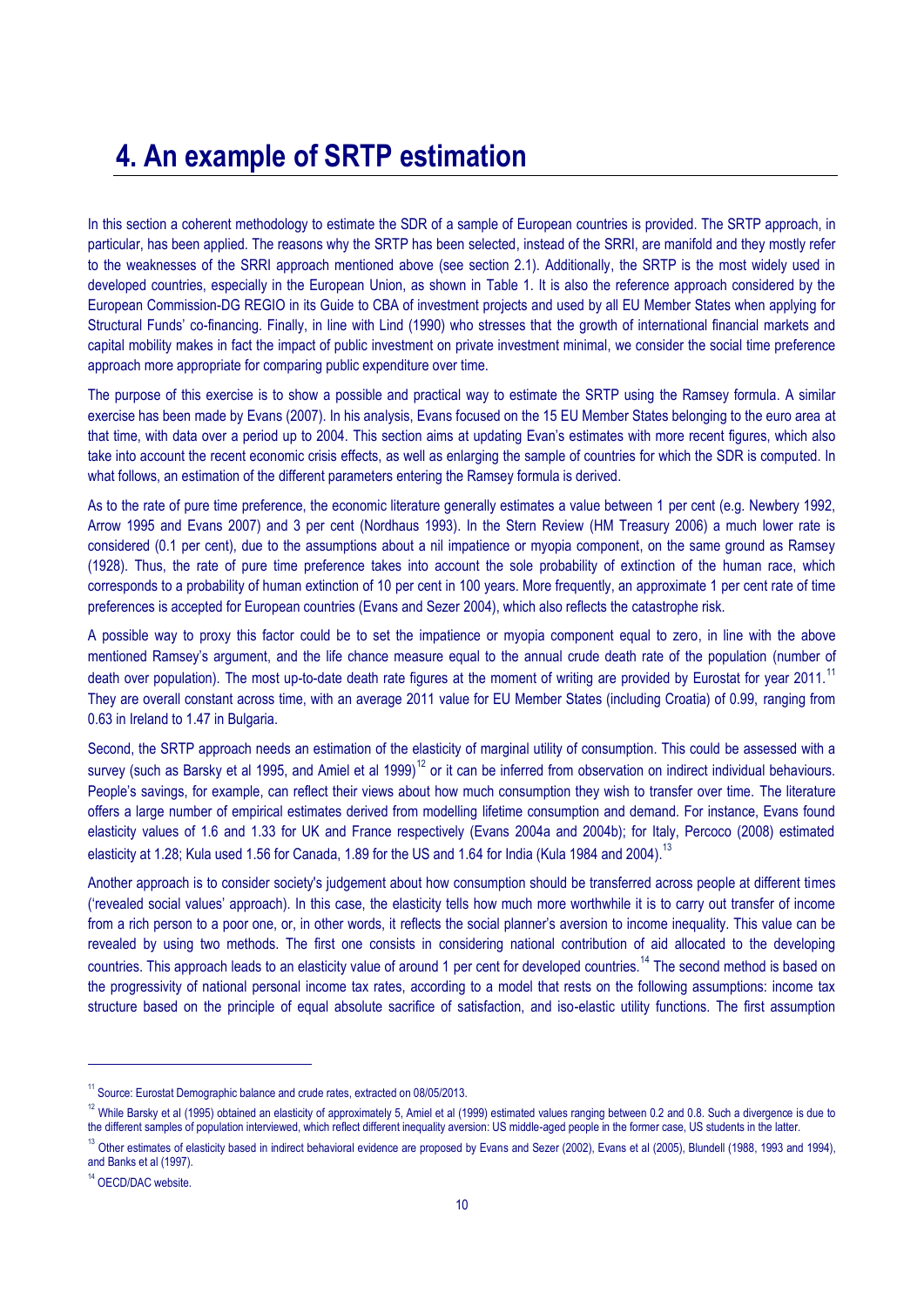suggests that the rich should pay more in tax, according to a progressive tax system, whereas the second implies that a social planner displays constant relative risk aversion independently of scale.

Stern (1977) proposed a formula for elasticity which is in line with the second mentioned method:<sup>15</sup>

$$
e = \ln(1-t') / \ln(1-t)
$$

where  $t'$  and  $t$  are respectively the marginal and average tax rates for an average taxpayer. The results obtained for  $e$  are sensitive to tax coverage and to the adopted definition for the average tax rate (for example whether employees' social contribution are included or not in the tax rates), but in general its value is above 1 per cent. Potts (2002) stresses that, in order to be consistent with other indicators of government attitudes to distributional issues, values of e should range between 0.5 and 2.

Following the tax-based model and, particularly, Evan's recent calculation (2006), the elasticity to be entered in the Ramsey formula has been estimated for the EU countries. Data are taken from the OECD Tax Database (Taxation of Wage Income, 2012)<sup>16</sup> and refer to personal income taxation. Tax rates include central and sub-central government taxation. Country elasticity has been calculated as the mean of elasticity at different income levels, included the social security contribution paid by the employee.<sup>17</sup> In 2011, for the 20 EU countries covered by the OECD Tax Database, the estimated elasticity values range between 1.09 per cent (Poland) and 2.31 per cent (Ireland), with an average of 1.50. The elasticity estimates under the fiscal model are probably exaggerated, because they consider income tax rates, while the social preference for equity should be assessed on the whole effective marginal tax rates. These are probably lower, because indirect taxation and capital taxation in most countries are not progressive.

In order to keep the method to estimate the parameter  $e$  consistent across the countries, no assumptions have been made on the elasticity values of non OECD European countries. Therefore, the SDR has been computed only for the 20 European countries for which data availability allowed to apply the Stern formula. The discount rates for the remaining countries could be computed by retrieving data from national statistical sources.

Empirical estimates for the rate of growth of per capita consumption are usually based on past performance. Pearce and Ulph (1995), in calculating the social discount rate for the United Kingdom, decided to take very long-run rates of growth in real per capita consumption in order to smooth out possible short-term distortions. Also Evans and Sezer (2005) used the average annual growth of per capita real consumption over the three past decades (1970-2001) to estimate the actual rate, which amounts approximately at 2.3 per cent for Spain, 2.5 per cent for Italy and Greece, 2.7 per cent for Portugal and 3 per cent for Ireland. A different method to estimate  $q$  is to consider another welfare correlated indicator as a proxy for consumption growth, such as real per capita GDP growth.

While most authors consider a simple average of past time series, as long as available, the disadvantage of such approach is that it is only backwards looking, while expected future growth in per capita consumption also matters. Rates of per capita consumption growth higher than 4 per cent are hardly sustainable in the long run, and so it might be assumed that long-run values for  $g$  would be in the range of 0-4 per cent for most developing countries, with most countries being at the lower end of the range (Potts, 2002). Moreover, when there have been major structural shocks in past times, as it happened in the European transition economies, past data may be misleading because such shocks are not going to be encountered again in the future. The best approach would be to estimate a long-term development path for each economy, based on an appropriate growth model. Yet, the economic collapse recorded between 2008 and 2012 and the still unstable macroeconomic situation make growth forecasts very uncertain.

For the purpose of this exercise, a different  $g$  for each country has been estimated, based on the per capita GDP real growth over the period 2000-2018. These data are provided by the International Monetary Fund (April 2013). They include a set of consolidated data and a set of forecasted values, which, at the moment of writing, are the only official projections going so distant in the future.<sup>18</sup> Hence, while annual data have been considered (referred to year 2011) for the elasticity and the pure time preference terms,  $q$  is computed as an average of values covering almost two decades, in order to account for different economic cycles.

-

 $15$  This formula has also been applied by Cowell and Gardiner (1999) and Evans (2006).

<sup>&</sup>lt;sup>16</sup> OECD, Part I, Table I.4 and I.5, extracted on 07/05/2013 http://www.oecd.org/tax/taxpolicyanalysis/oecdtaxdatabase.htm

<sup>&</sup>lt;sup>17</sup> As highlighted by Evans (2006), average elasticity is very similar to elasticity calculated at the average production wage, i.e. the average annual gross wage earnings of an adult, full-time manual worker in the manufacturing sector.

<sup>&</sup>lt;sup>18</sup> The IMF's country teams produce forecasts for individual countries. These are then aggregated, and through a series of iterations where there aggregates feed back into individual countries' forecasts, forecasts converge to the projection reported in the World Economic Outlook. Estimates of per capita real GDP start after 2012 for Austria, Belgium, Bulgaria, Estonia, Germany, Italy, Latvia, Poland, Portugal, Slovak Republic, Spain and Sweden; after 2011 for Denmark, Finland, France, Greece, Hungary, Ireland, Lithuania, Luxembourg, Netherland, Romania and Slovenia; after 2010 for Croatia, Czech Republic and the United Kingdom; after 2008 for Malta. No forecasts are provided for Cyprus, for which the latest available data is 2012 (source: IMF World Economic Outlook, April 2013).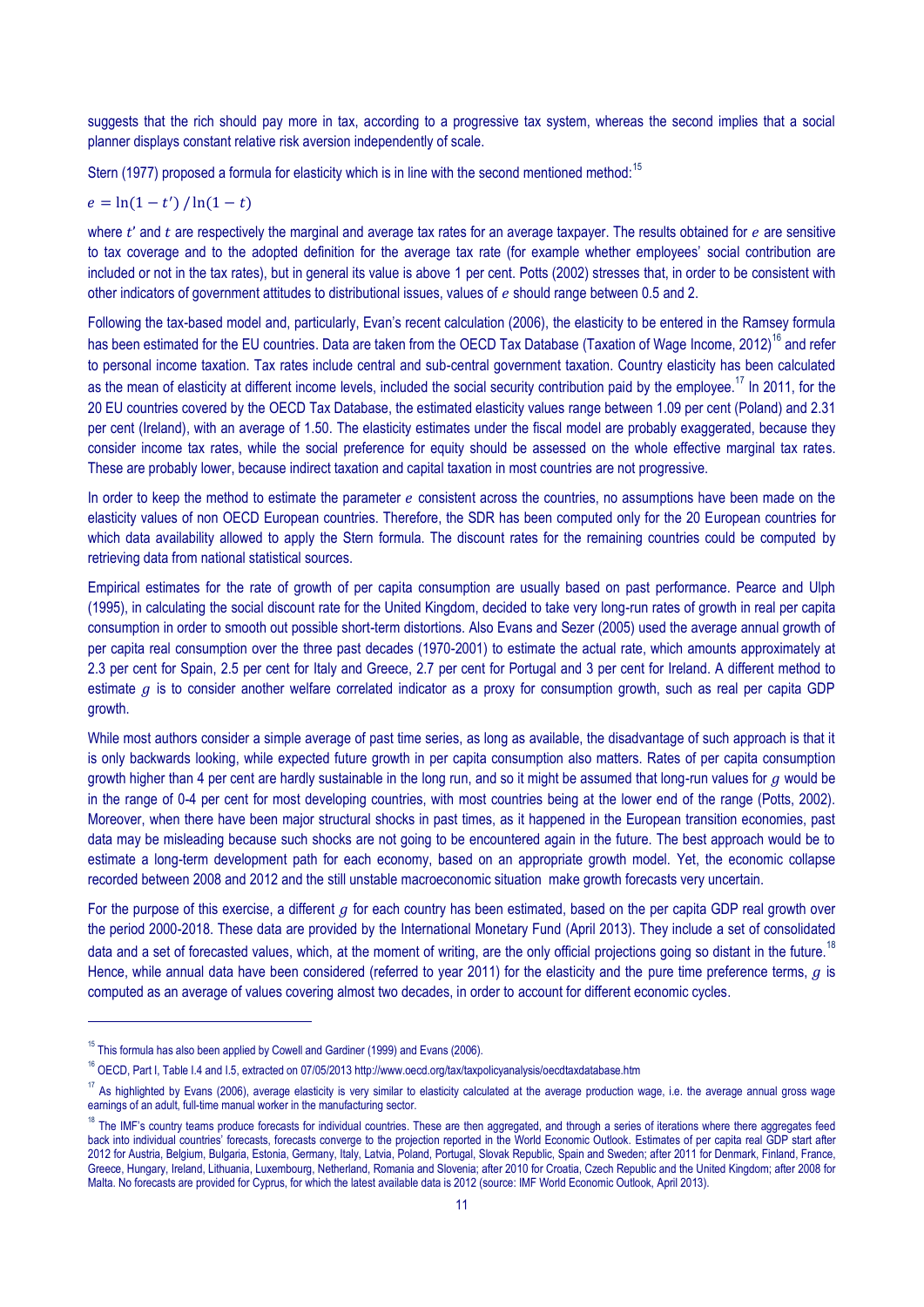The simple average of per capita GDP growth over the considered period (2000-2018) is expected to be 0.97 per cent for the group of the so-called Old Member States (Western Europe) and 3.01 per cent for the EU Member States accessed after 2004, including Croatia.

With these three elements –  $p$ , e and  $q$  – the SRTP can be estimated for the 20 EU-OECD countries, as shown in Table 2. The gap between the lowest social discount rate and the highest ones, which apply, respectively, to Italy and Estonia, is very large: 1.13 per cent in one case and 6.52 per cent in the other. It is worth noting that the simple average for EU Member States not eligible for Cohesion Fund results 2.41 per cent, which is below the benchmark of 3.5 per cent suggested by the CBA Guide in 2008, mainly because of lower estimates of per capita GDP growth. As far as the Member States eligible for Cohesion Fund are concerned, the European Commission's SDR of 5.5 per cent appears to be overestimated for countries such as Slovenia and Hungary, but underestimated for Estonia.

| <b>Parameter</b>                    | $p$ (%) | $\boldsymbol{e}$ | $g(\%)$   | SRTP $(\%)$ |
|-------------------------------------|---------|------------------|-----------|-------------|
| Reference period for the estimation | 2011    | 2011             | 2000-2018 |             |
| Italy                               | 0.98    | 1.50             | 0.10      | 1.13        |
| Portugal                            | 0.97    | 1.86             | 0.38      | 1.67        |
| <b>France</b>                       | 0.84    | 1.27             | 0.71      | 1.74        |
| <b>Denmark</b>                      | 0.94    | 1.28             | 0.63      | 1.75        |
| <b>Belgium</b>                      | 0.96    | 1.53             | 0.71      | 2.05        |
| Spain                               | 0.84    | 1.45             | 0.86      | 2.09        |
| Luxembourg                          | 0.74    | 1.84             | 0.77      | 2.17        |
| <b>Netherlands</b>                  | 0.81    | 1.55             | 0.96      | 2.30        |
| <b>Greece</b>                       | 0.98    | 1.47             | 0.96      | 2.39        |
| <b>United Kingdom</b>               | 0.88    | 1.53             | 1.13      | 2.61        |
| Austria                             | 0.91    | 1.45             | 1.20      | 2.65        |
| Germany                             | 1.04    | 1.33             | 1.36      | 2.84        |
| Slovenia                            | 0.91    | 1.38             | 1.69      | 3.25        |
| Finland                             | 0.94    | 1.70             | 1.46      | 3.42        |
| Hungary                             | 1.29    | 1.25             | 1.90      | 3.67        |
| <b>Sweden</b>                       | 0.95    | 1.65             | 1.73      | 3.80        |
| <b>Ireland</b>                      | 0.63    | 2.31             | 1.55      | 4.21        |
| Poland                              | 0.97    | 1.09             | 3.16      | 4.43        |
| <b>Czech Republic</b>               | 1.02    | 1.44             | 2.58      | 4.75        |
| <b>Estonia</b>                      | 1.14    | 1.19             | 4.53      | 6.52        |
| <b>TOTAL AVERAGE</b>                | 0.94    | 1.50             | 1.42      | 2.97        |
| <b>NON-CF COUNTRIES</b>             | 0.91    | 1.51             | 0.98      | 2.41        |
| <b>CF COUNTRIES</b>                 | 0.97    | 1.49             | 1.96      | 3.66        |

#### **Table 2: Estimation of the SRTP for 20 EU countries**

Source: Authors' estimation based on Eurostat, OECD and IMF data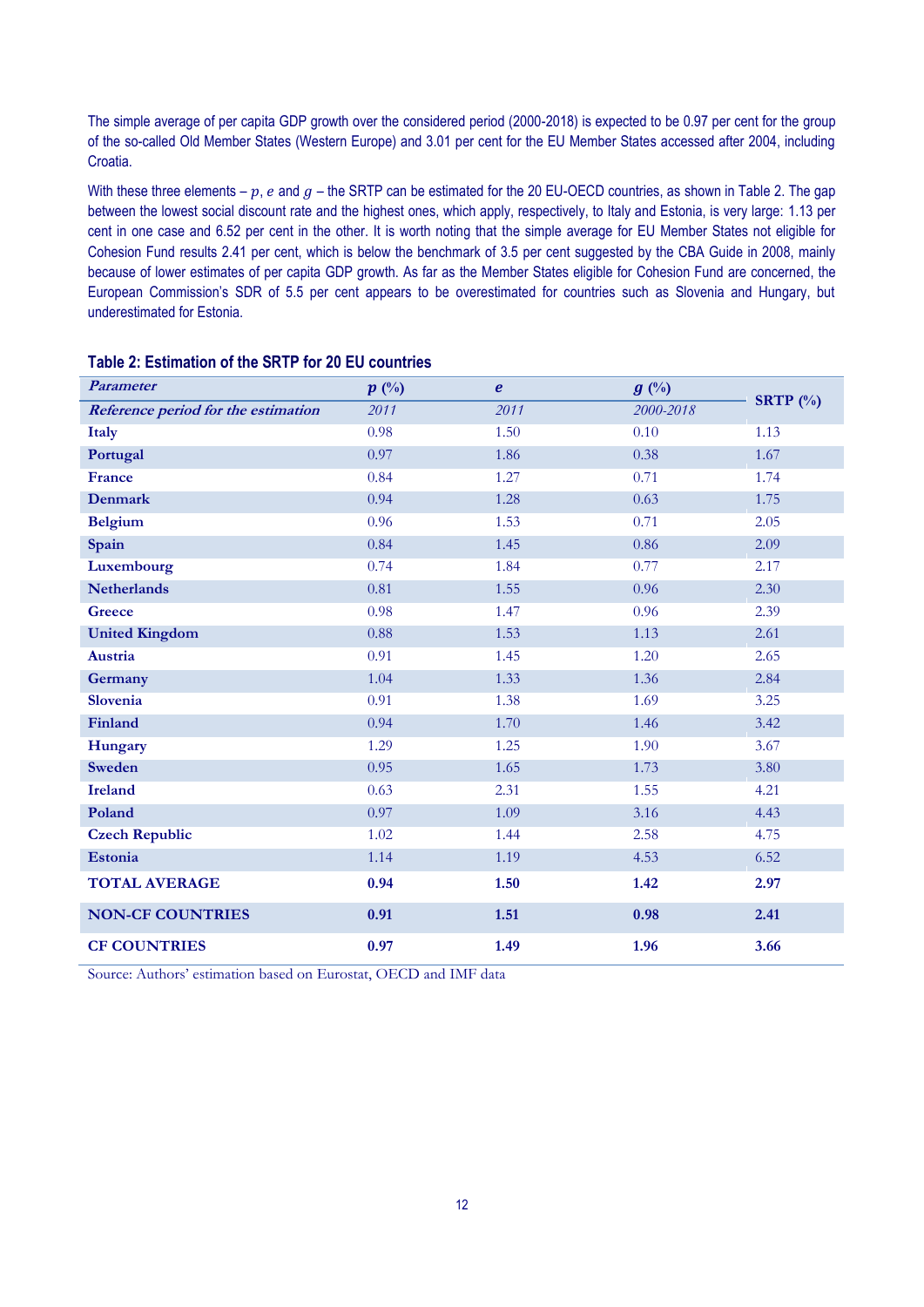## **5. Concluding remarks**

The two main approaches proposed by the theoretical and empirical literature to estimate the social discount rate, namely the social rate of return on investment and the social rate of time preference, have been discussed in this paper. According to the social rate of return on private investment (SRRI) approach, when public investment is considered to have a displacement effect on private investment, the social discount rate should reflect the marginal social opportunity cost of the displaced investment. A possible proxy for the marginal rate of return on private investment is the real before-tax rate of return on corporate bonds. However, this approach is generally considered biased towards high estimates of the SDR and might not be appropriate. When public investments determine a postponement in consumption, a better approach to estimate the SDR is based on the social rate of time preference (SRTP). In this framework, the SDR depends on the expected growth rate of per capita consumption, the elasticity of marginal utility of consumption and a pure time preference term.

Significant variations in social discount rates adopted by governments and evaluators exist across the world, depending on the country specificities, but also on the estimation method used and on the specific underlying parameters chosen. As far as the European Commission is concerned, it adopted the SRTP approach to estimate the social discount rates currently used by EU Member States. On the ground of different growth rates, the Commission required a 3.5 per cent SDR for the countries not eligible for the Cohesion Fund and a 5.5 per cent for the others.

In order to take account of the effects of the recent economic crisis, we have re-computed the European SDR based on more up-todate growth expectations. The results of this empirical exercise, conducted at country level and considering the economic per capita growth trend over the 2000-2018 period for 20 EU-OECD countries, show wide country variations. The estimated average SDR in the twelve Member States not eligible to Cohesion Fund is 2.41 per cent, lower than the DG Regio 3.5 per cent benchmark. Among these, Italy has the lowest SDR, amounting to 1.13 per cent and Sweden the highest one, i.e. 3.80 per cent. The sample of countries for which the SDR has been estimated includes nine Member States eligible to Cohesion Fund. The average SDR for this group is 3.66 per cent, also below the DG Regio benchmark of 5.5 per cent, with Portugal having the lowest rate, 1.67 per cent, and Estonia the highest one, 6.52 per cent.

The different estimates of discount rates mainly rely on different present level of wealth and on different expectations about the future welfare. In calculating the net present value of investments, a poor person discounts future income more than a rich. If an individual is poor, the fact that in some distant future he will be richer is less important, as he has more urgency now and therefore puts more weight on today's consumption. In other terms, the opportunity cost of differing consumption is higher for a poor individual. The same argument holds for less or more economically developed countries. A relatively high social discount rate, deriving from a high consumption growth trend, high elasticity of marginal utility of consumption and/or high rate of pure time preference, reflects a higher preference for present consumption. Such a SDR gives a small weight to benefits or costs that occur further in the future, thus weakening projects with back-end loaded benefits and strengthening those with front-end loaded benefits. A positive but relatively low discount rate, on the other hand, applies to countries with lower economic growth rates. It indicates that the agent gives similar weights to the utilities occurring at any point in time, i.e. that today's and future consumption are almost indifferent from the utility point of view. A low discount rate reduces only to a limited extent the value of future flows, thus favouring projects whose benefits occur in the medium-long run.

The main contribution of this exercise is to highlight the importance of national heterogeneity and disparities in the estimation of the social discount rate, deriving from differences in terms of present and future welfare. A line for future work is to improve the estimation of the elasticity term and to compute it also for the remaining non-OECD EU Member States. To this purpose, data about marginal and average tax rates in non-OECD countries could be gathered from national statistics offices.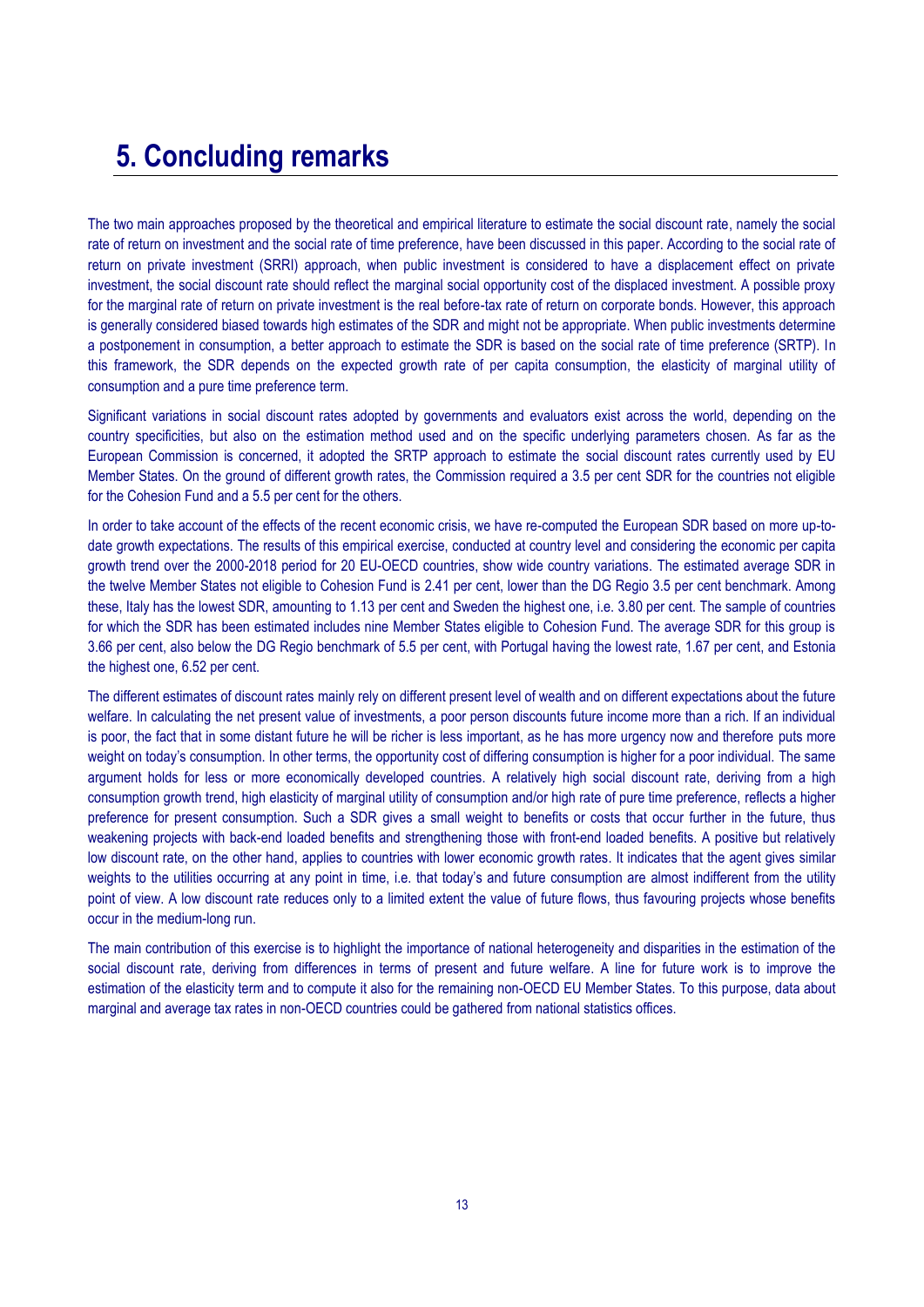### **References**

Ainslie, G. and Haendel, V. (1983) 'The motives of the will', in E. Gottheil, K. A. Druley, T. E. Skoloda and H. Waxman (eds.) *Etiologic Aspects of Alcohol and Drug Abuse*, Springfield, Illinois: Charles C. Thomas.

Amiel, Y., Creedy, J. and Hurn, S. (1999) 'Measuring Attitudes Towards Inequality', Scandinavian Journal of Economics, 101: 83-96.

Arrow, K. (1995) 'Intergenerational Equity and the Rate of Discount in long-Term Social investment', paper presented at the IEA World Congress, Tunis, Tunisia.

Arrow, K.J. and Lind R.C. (1997) 'Uncertainty and the Evaluation of Public Investment Decisions', American Economic Review, Vol. 60(3): 364-378.

Arrow, K.J., W.R. Cline, K.H. Mäler, M. Munasinghe, R. Squitieri, and J.E. Stiglitz (1996) 'Intertemporal Equity, Discounting, and Economic Efficiency', in J.P. Bruce, H. Lee and E.F. Haites (eds) Climate Change 1005: Economic and Social Dimensions – Contribution of Working Group III to the Second Assessment Report of the Intergovernmental Panel on Climate Change, Cambridge: Cambridge University Press.

Banks, K., Blundell, R. and Lewbell, A. (1997) 'Quadratic Engel Curves and Consumer Demand', Review of Economics and Statistics, 79(4): 527-540.

Barrett, S., Dasgupta, P. and Maler, K. (1999) 'Intergenerational Equity, Social Discount Rates, and Global Warming', in P. Portney and J. Weyant (eds) Discounting and Intergenerational Equity, Washington D.C.: Resources for the Future.

Barsky, R., Kimball, M., Juster, T. and Shapiro, M. (1995) 'Preference Parameters and Behavioural Heterogeneity: An Experimental Approach in the Health and Retirement Survey', NBER Working Paper n° 5213, Massachusetts: National Bureau of Economic Research.

Blundell, R. (1988), 'Consumer Behaviour: Theory and Empirical Evidence – A survey', Economic Journal, 98: 16-65.

Blundell, R., Pashardes, P. and Weber, G. (1993) 'What do we learn about consumer demand patterns from micro data?', American Economic Review, 83(3): 570-597.

Blundell, R., Browning, M. and Meghir, C. (1994) 'Consumer Demand and the Life-Cycle Allocation of Household Expenditures', Review of Economic Studies, 61: 57-80.

Boardman, A.E, Moore M.A. and Vining A.R. (2010) 'The Social Discount Rate for Canada based on Future Growth in Consumption', Canada Public Policy, Vol. 36(3): 325-343.

Boardman, A.E., Greenberg, D.H., Vining, A.R. and Weimer, D.L. (2006) Cost-benefit analysis: Concepts and Practice, 3rd edn, Upper Saddle River, New Jersey: Pearson Prentice Hall.

Broome, J. (1992) Counting the Cost of Global Warming, Cambridge: The White Horse Press.

Caplin, A. and Leahy, J. (2001) The social discount rate, Institute for Empirical Macroeconomics 137, Federal Reserve Bank of Minneapolis.

Cowell, F. A. and Gardiner, K. (1999), 'Welfare weights', London School of Economics, STICERD, Economics Research Paper no. 20.

Dasgupta, P., Marglin, S. and Sen, A. (1972) *Guidelines for Project Evaluation*, New York: United Nations.

Drèze, J. and Stern, N. (1987) 'The Theory of Cost-Benfit Analysis', in A.J. Auerback and M. Feldstein (eds.) Handbook of Public Economics, Vol. II, Chapter 14, Amsterdam: Elsevier Science Publishers B.V. (North Holland).

European Commission (2008), *Guide to Cost Benefit Analysis of Investment Projects*, Brussels: Directorate General Regional Policy, European Commission.

Evans, D. (2004a) 'The Elevated Status of the Elasticity of marginal Utility of Consumption', Applied Economics Letters, 11: 443-447.

Evans, D. (2004b) 'A Social Discount Rate for France', Applied Economics Letters, 11: 803-808.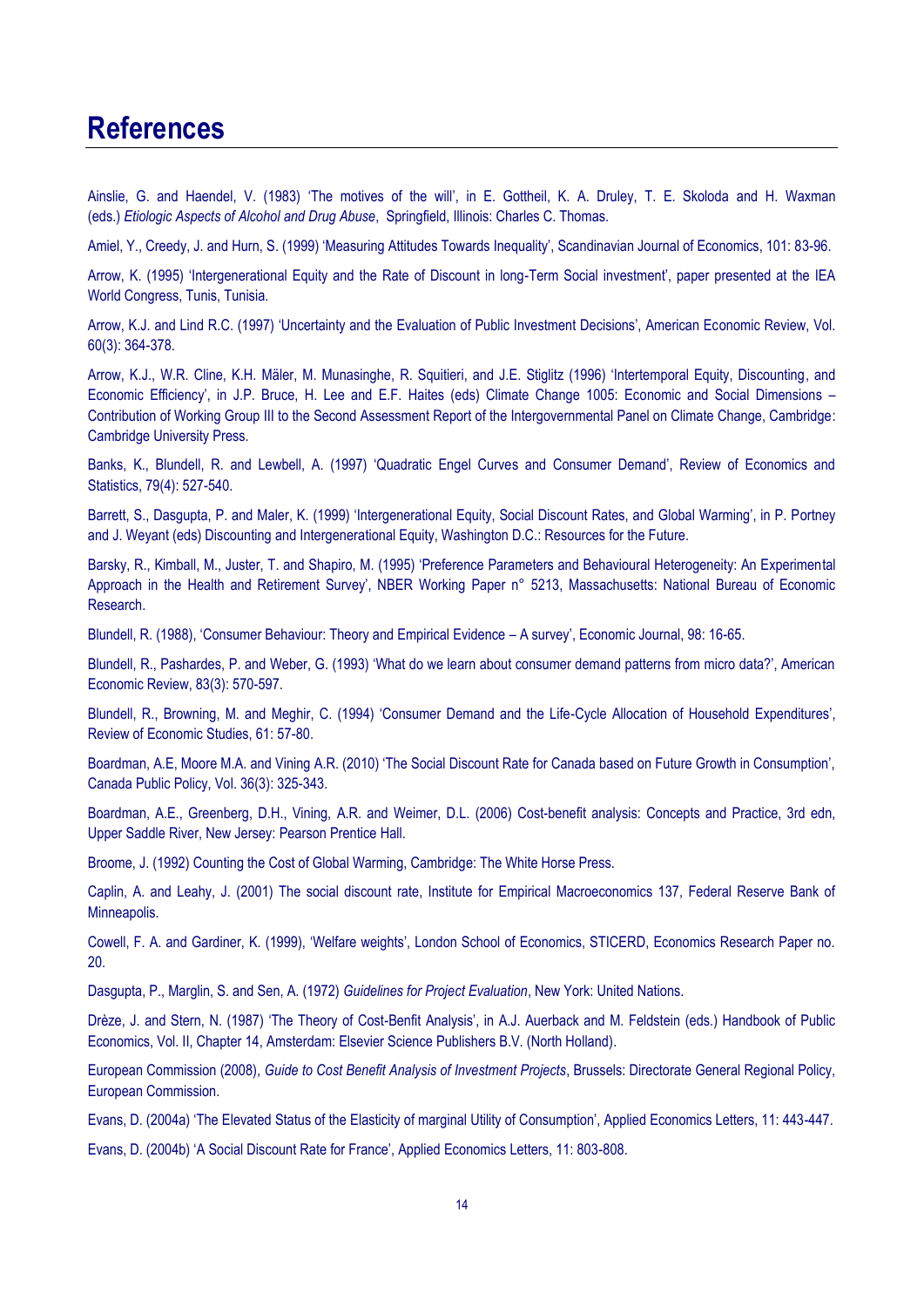Evans, D. (2006) 'The Elasticity of Marginal Utility of Consumption: Estimates for 20 OECD Countries', Fiscal Studies, Vol. 26(2): 197-224.

Evans, D. (2007) 'Social Discount Rates for the European Union', in M. Florio (ed.) Cost-benefit analysis and Incentives in Evaluation. The Structural Funds of the European Union, Edward Elgar Publishing: Cheltenham (UK).

Evans, D. and Sezer, H. (2002) 'A Time Preference Measure of the Social Discount Rate for the UK', Applied Economics Letters, 34: 1925-1934.

Evans, D. and Sezer, H. (2004) 'Social Discount Rates for Six Major Countries', Applied Economics Letters, 11: 557-560.

Evans, D. and Sezer, H. (2005) 'Social Discount Rates for Member Countries of the European union', Journal of Economic Studies,  $32 \cdot 47 - 59$ 

Evans, D., Kula, E. and Sezer, H. (2005) 'Regional Welfare Weights for the UK: England, Scotland, Wales and Northern Ireland', Regional Studies,39: 923-937.

Feldstein, M. (1965) 'The derivation of social time preference rates', Kyklos, Vol 18(2): 277-287.

Florio, M. (2006) 'Cost-benefit analysis and the European Union Cohesion Fund: On the Social Cost of Capital and Labour', Regional Studies, Vol. 40(2): 211-224.

Florio, M. (2014) *Applied Welfare Economics. Cost-benefit analysis of projects and policies*, London: Routledge. Forthcoming: [http://routledge-ny.com/books/details/9780415858311/.](http://routledge-ny.com/books/details/9780415858311/) 

Frederick, S., Loewenstein, G. and O'Donoghue, T. (2002) 'Time discounting and time preference: A critical review', Journal of Economic Literature, 40(2): 351-401.

Gollier, C. (2002a) 'Discounting an uncertain future', Journal of Public Economics, 85(2): 149–166.

Gollier, C. (2002b) 'Time horizon and the discount rate', Journal of Economic Theory, 107(2): 463-473.

Harrison, M. (2010) 'Valuing the Future: the social discount rate in cost-benefit analysis', Visiting Researcher Paper, Productivity Commission, Canberra. Online. Available [http://pc.gov.au/\\_\\_data/assets/pdf\\_file/0012/96699/cost-benefit-discount.pdf](http://pc.gov.au/__data/assets/pdf_file/0012/96699/cost-benefit-discount.pdf)

Hepburn, C. (2003) 'Hyperbolic discounting and resource collapse', Economic Series Working Paper n° 159, University of Oxford, Department of Economics.

HM Treasury (2003), *The Green Book – Appraisal and Evaluation in Central Government*, Treasury Guidance, London: TSO.

HM Treasury (2006) *Stern Review: The Economics of Climate Change*, London.

Kula, E. (1984) 'Derivation of Social Rime Preference Rates for the United States and Canada', The Quarterly Journal of Economics, November 1984: 873-882.

Kula, E. (2004) 'Estimation of a Social Rate of Interest for India', Journal of Agricultural Economics, 55(1): 91-99.

Kula, E. (2012), 'Discounting: does it ensure intergenerational equity?', in J. Weiss and D. Potts (eds.) Current Issues in project Analysis for Development, Edward Elgar Publishing: Cheltenham (UK).

Laibson, D. (1997) 'Golden Eggs and Hyperbolic Discounting', Quarterly Journal of Economics, 112(2): 443-477.

Lind, R.C. (1990) 'Reassessing the government's discount rate policy in light of new theory and data in a world economy with high degree of capital mobility', *Journal of Environmental Economics and Management*, 18: S8-S28.

Newbery, D. (1992) 'Long-term, Discount Rates for the Forest Enterprise', paper commissioned by the Department of Forestry, Forestry Commission, Edinburgh.

Newell, R.G. and Pizer, W.A. (2004) 'Uncertain discount rates in climate policy analysis, Energy Policy, 32(4): 519-529.

Nordhaus, W. (1993) 'Rolling the DICE: An optimal transition path for controlling greenhouse gases', *Resource and Energy Economics*, 15: 27-50.

Parfit, D. (1971) 'Personal identity', *The Philosopher Review*, 80(1): 3-27.

Pearce, D., Groom, B., Hepburn, C. and Koundouri, P. (2003) 'Valuing the future: Recent advances in social discounting', World Economics, 4(2): 121-141.